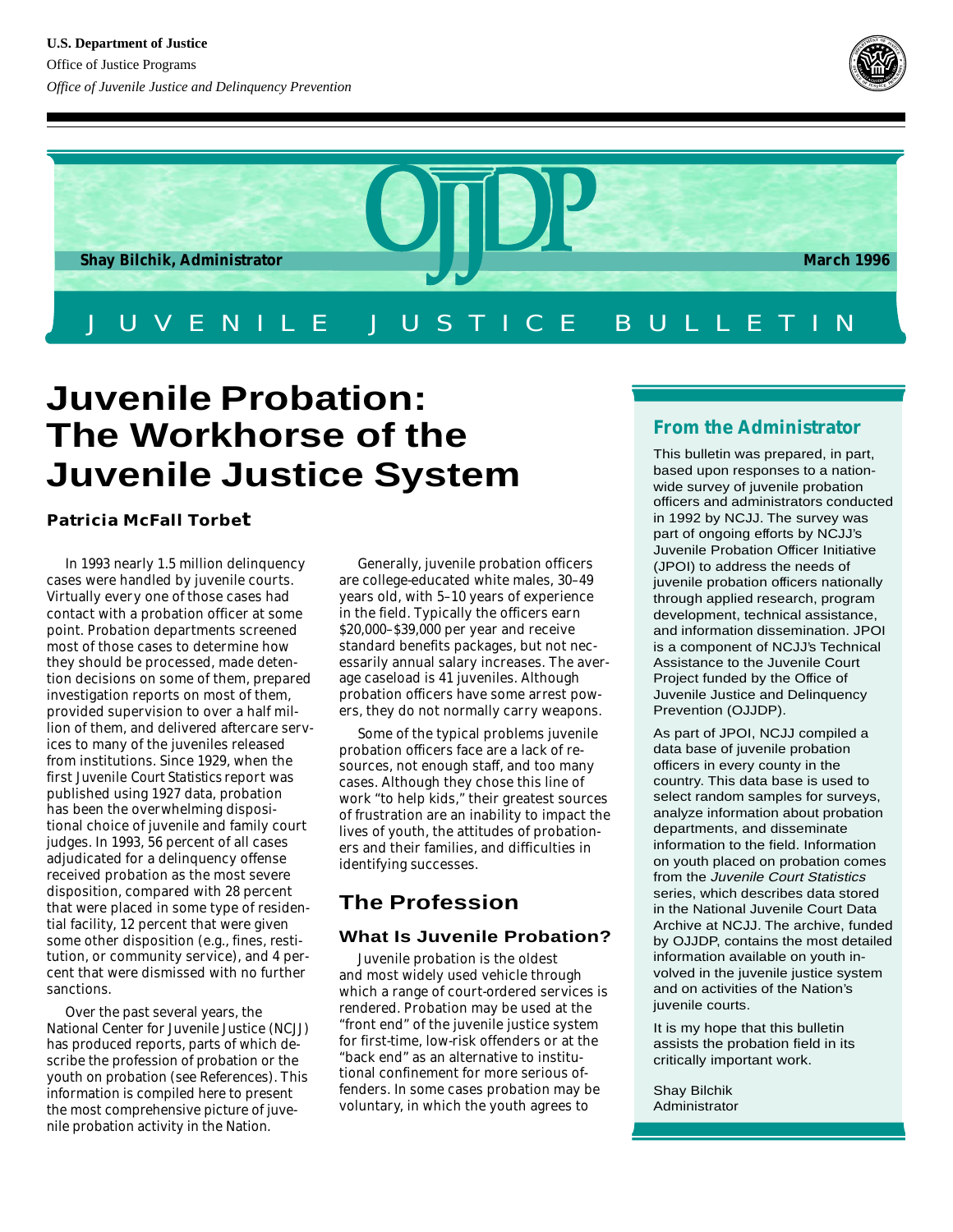comply with a period of informal probation in lieu of formal adjudication. More often, once adjudicated and formally ordered to a term of probation, the juvenile must submit to the probation conditions established by the court.

The official duties of juvenile probation professionals vary from State to State and can even differ between jurisdictions within a single State. Nonetheless, a basic set of juvenile probation functions includes: intake screening of cases referred to juvenile and family courts, predisposition or presentence investigation of juveniles, and court-ordered supervision of juvenile offenders.

Not all probation departments execute all three of these functions independently. For example, in some jurisdictions the prosecutor shares the intake responsibility with the probation officer, and in other jurisdictions the prosecutor has sole responsibility for the intake process. Similarly, probation responsibilities are not always limited to intake, investigation, and supervision. Some departments also provide aftercare for youth released from institutions; others may administer detention or manage local residential facilities or special programs.

### **How Are Probation Departments Organized?**

Probation services are administered by the local juvenile court or by the State administrative office of courts in 23 States and the District of Columbia. In another 14 States, probation administration is a combination of structures, usually with services administered by the juvenile court in urban counties and by a State executive system of probation in smaller counties. In 10 States probation is administered statewide through an executive branch department. In three States, the county executive administers probation (Table 1).

While juvenile probation services continue to be predominantly organized under the judiciary, recent legislative activity has primarily transferred these services from the local juvenile court to a State court judicial department. The transfer of juvenile probation services to State judicial administration is consistent with the emerging pattern of State funding of courts.

### **How Many Juvenile Probation Officers Are There in the Country?**

There are an estimated 18,000 juvenile probation professionals impacting the lives of juveniles in the United States.

Eighty-five percent of these professionals are involved in the delivery of basic intake, investigation, and supervision services at the line officer level; the remaining 15 percent are involved in the administration of probation offices or the management of probation staff.

# **Table 1: Probation Supervision Tends To Be Administered by Local Juvenile Courts or by a State Executive Branch Agency**

Note: Bolded States indicate that probation is provided by a combination of agencies. Often larger, urban counties operate local probation departments, while the State administers probation in smaller counties.

Source: Hurst, H., IV, and Torbet, P. (1993). Organization and Administration of Juvenile Services: Probation, Aftercare, and State Institutions for Delinquent Youth. In Snyder, H. and Sickmund, M. (1995). Juvenile Offenders and Victims: A National Report. NCJ 153569.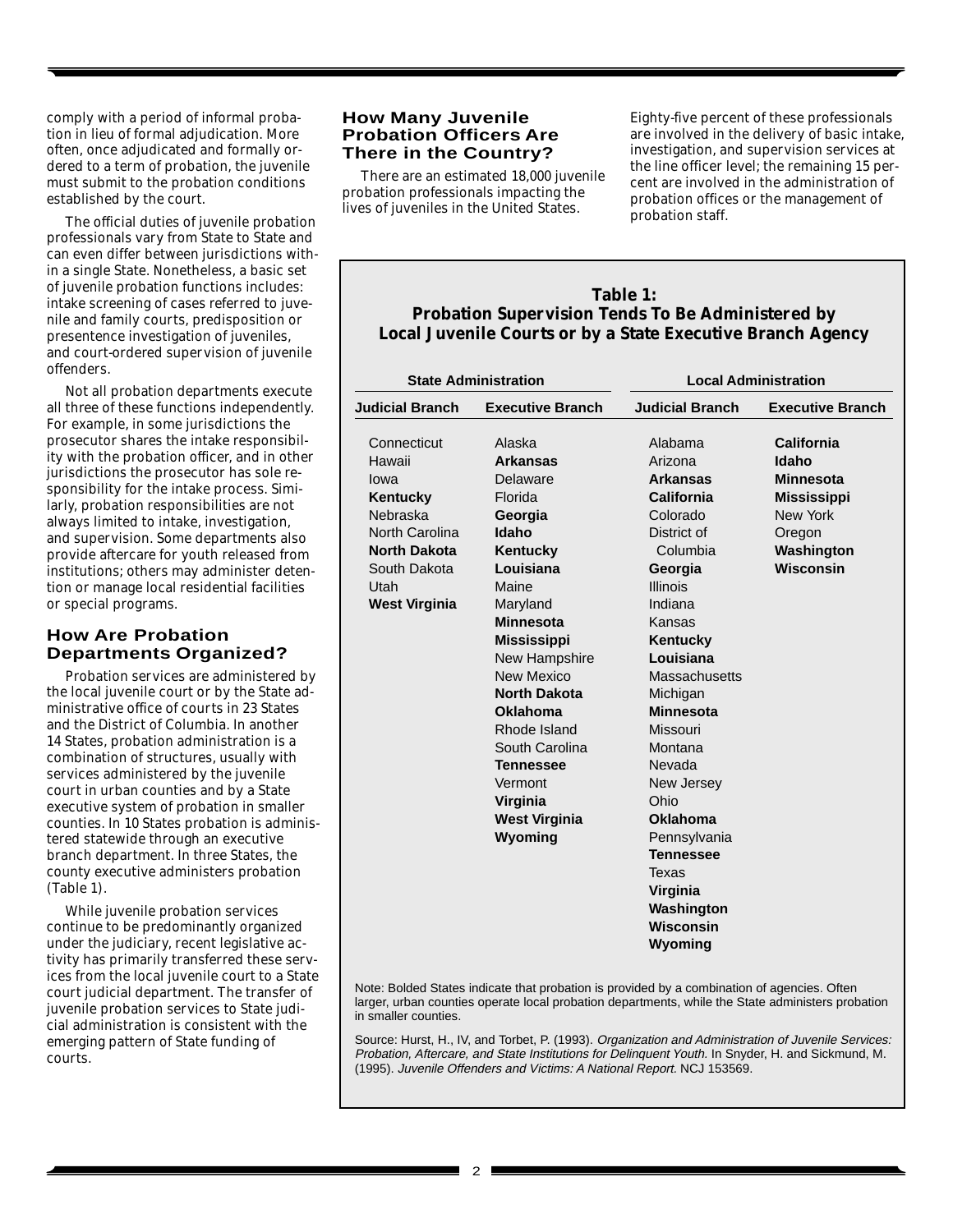#### **How Large Are Probation Officers' Caseloads?**

Survey results of those officers who reported an active field supervision caseload indicate that the size of caseloads within departments ranged between 2 and more than 200 cases, with a typical (median) active caseload of 41. The optimal caseload suggested by respondents was 30 cases (Table 2).

A comparison of caseloads across geographic areas (urban, suburban, and rural) revealed substantial differences. The median caseload for urban officers was greater than the median caseload for suburban officers, which, in turn, was greater than the median caseload for rural officers. Similarly, urban and suburban juvenile probation officers reported a higher optimal caseload than rural officers. Rural officers are more likely than their urban or suburban counterparts to carry a mixed caseload of both adult and juvenile cases.

### **How Do Urban Counties Compare in Terms of Department Size?**

Table 3 presents manpower rates for several urban jurisdictions. All have specialized juvenile probation departments; therefore, mixed caseloads of adults and juveniles are not an issue.

At first glance it appears that New York is understaffed relative to Chicago. However, the upper age of juvenile court jurisdiction in New York is 15; it is 16 in Illinois. Even though rate calculations control for upper age differences, older juveniles generate more delinquency referrals than younger juveniles. While 16-year-olds constitute about 14 percent of the population aged 10–16 nationwide, they account

for more than 25 percent of delinquency referrals to courts in jurisdictions with an upper age of 16. The exclusion of 16-yearolds from juvenile jurisdiction has a dramatic effect on the need for juvenile probation staff.

In addition to mixed caseloads and upper age differences, other variables that impact department or caseload size include the range of functions performed by juvenile probation, the range of juvenile behaviors prohibited by law, and the number of crimes excluded from juvenile court jurisdiction. Moreover, the extent to which laws are enforced and crimes are cleared with an arrest varies between jurisdictions, as does the involvement of prosecutors and the use of diversion or informal handling.

# **How Much Do Juvenile Probation Officers Earn?**

Over three-quarters of all survey respondents earned less than \$40,000 per year. More than half (53 percent) of line staff earned less than \$30,000 per year, but 13 percent earned \$40,000 per year or more. Nearly 30 percent of the administrators earned more than \$49,999 per year. Very few line staff reported earning salaries higher than that.

Only 28 percent of the respondents indicated that they routinely received annual salary increases; 30 percent replied that they received none; and 42 percent indicated that it varied whether they received increases. Of those that did receive annual salary increases, 50 percent received increases of less than 4 percent annually, 47 percent received increases of 4–6 percent, and fewer than 3 percent received increases in excess of 6 percent.

## **Table 2: Probation Officers Report Differences in Their Actual and Optimal Caseloads**

| Caseload | Urban | <b>Suburban</b> | Rural | Overall |
|----------|-------|-----------------|-------|---------|
| Current  | 47    | 40              | 30    | 41      |
| Optimal  | 35    | 35              | 25    | 30      |

Source: Thomas, D. (1993). The State of Juvenile Probation 1992: Results of a Nationwide Survey. NCJ 159536.

# **Youth on Probation**

#### **What Is the Volume of Cases Placed on Probation?**

In 1993, 35 percent (520,600) of all formally and informally handled delinquency cases disposed by juvenile courts resulted in probation. Probation was the most severe disposition in over half (56 percent) of *adjudicated* delinquency cases, with annual proportions remaining constant for the 5-year period 1989–1993.

The 1.5 million delinquency cases handled by juvenile courts in 1993 represented a 23-percent increase from 1989. Similarly, the number of juvenile cases placed on probation (either formally or informally) increased 21 percent, from 428,500 in 1989 to 520,600 in 1993. The growth in probation caseloads was directly related to the general growth in referrals to juvenile courts. The likelihood of a probation disposition did not change, because judges did not increase the rate at which they used probation as a disposition. During this same period, the number of *adjudicated* cases placed on *formal* probation increased 17 percent, from 216,900 to 254,800, and the number of cases involving a person offense (homicide, rape, robbery, assault, kidnaping, etc.) resulting in formal probation increased 45 percent (Table 4).

# **What Is the Profile of Cases Placed on Probation?**

Most cases (54 percent) placed on formal probation in 1993 involved youth adjudicated for property offenses; 21 percent involved person offenses; 18 percent involved public order offenses; and 7 percent involved drug law violations (Table 5). Even though most of the cases placed on probation are for property offenses (because most cases seen by juvenile courts are property cases), the offense profile of cases placed on formal probation changed slightly between 1989 and 1993, with an increase in the proportion of cases involving person offenses. Probation caseload changes reflected overall delinquency caseload changes in terms of growth and offense profile—the majority of cases processed by juvenile courts remained property offenses, but the court also experienced an increase in cases involving person offenses. To the extent that probation is a mirror of what juvenile courts are facing, it is not surprising that probation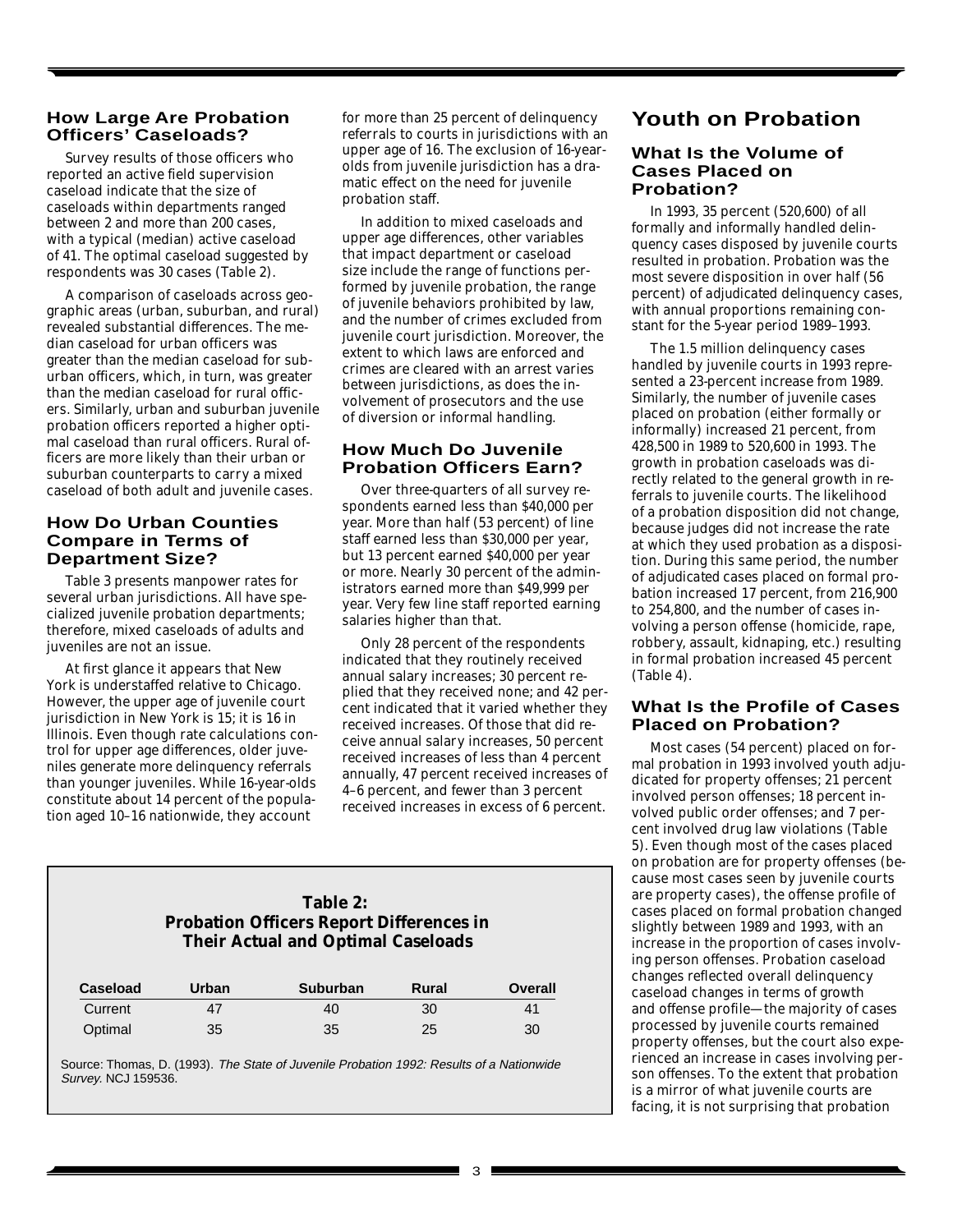| Table 3:<br>There Are Major Differences in the Number of Probation Officers in Urban Jurisdictions |                                                     |                     |                                       |  |              |               |                                                                              |   |                                              |
|----------------------------------------------------------------------------------------------------|-----------------------------------------------------|---------------------|---------------------------------------|--|--------------|---------------|------------------------------------------------------------------------------|---|----------------------------------------------|
| <b>City</b>                                                                                        | 1990 Census<br><b>Population</b><br>10-Upper<br>Age | <b>Upper</b><br>Age | <b>Officers Reported</b><br>1993-1994 |  | $I = Intake$ | <b>Duties</b> | $V =$ Investigation<br>S = Supervision<br>$A =$ Aftercare<br>$D =$ Detention |   | Officers/<br>10,000<br>Youth<br>10-Upper Age |
| New York, NY                                                                                       | 536,300                                             | 15                  | 175                                   |  | $\vee$       | $\mathsf S$   |                                                                              |   | 3                                            |
| Chicago, IL                                                                                        | 469,000                                             | 16                  | 318                                   |  | $\vee$       | S             |                                                                              |   | $\overline{7}$                               |
| Houston, TX                                                                                        | 288,300                                             | 16                  | 208                                   |  | $\vee$       | $\mathsf S$   |                                                                              |   | $\overline{7}$                               |
| Detroit, MI                                                                                        | 212,100                                             | 16                  | 100                                   |  | $\vee$       | $\mathsf S$   |                                                                              |   | $\mathbf 5$                                  |
| Los Angeles, CA                                                                                    | 943,500                                             | 17                  | 404                                   |  | $\vee$       | $\mathsf S$   |                                                                              |   | $\overline{4}$                               |
| Orange, CA                                                                                         | 242,000                                             | 17                  | 148                                   |  | $\vee$       | $\mathsf S$   |                                                                              |   | 6                                            |
| Phoenix, AZ                                                                                        | 225,400                                             | 17                  | 275                                   |  | $\vee$       | $\mathsf S$   |                                                                              | D | 12                                           |
| Miami, FL                                                                                          | 201,900                                             | 17                  | 191                                   |  | V            | $\mathsf S$   | A                                                                            |   | 10                                           |
| Philadelphia, PA                                                                                   | 158,800                                             | 17                  | 190                                   |  | $\vee$       | S             | $\overline{A}$                                                               |   | 12                                           |
| Cleveland, OH                                                                                      | 142,500                                             | 17                  | 105                                   |  | V            | $\mathsf S$   |                                                                              |   | $\overline{7}$                               |
| Seattle, WA                                                                                        | 137,100                                             | 17                  | 95                                    |  | $\vee$       | $\mathsf S$   |                                                                              |   | $\overline{7}$                               |
| Oakland, CA                                                                                        | 120,500                                             | 17                  | 120                                   |  | $\vee$       | $\mathsf S$   |                                                                              |   | 10                                           |
| Memphis, TN                                                                                        | 95,600                                              | 17                  | 65                                    |  | $\vee$       | $\mathsf S$   | A                                                                            |   | $\overline{7}$                               |
| Cincinnati, OH                                                                                     | 92,200                                              | 17                  | 34                                    |  | $\vee$       | S             |                                                                              |   | 4                                            |
| Minneapolis, MN                                                                                    | 91,700                                              | 17                  | 82                                    |  | $\vee$       | $\mathsf S$   | A                                                                            |   | 9                                            |
| Fairfax, VA                                                                                        | 88,100                                              | 17                  | 95                                    |  | $\vee$       | $\mathsf S$   | $\overline{A}$                                                               |   | 11                                           |
| Newark, NJ                                                                                         | 83,000                                              | 17                  | 38                                    |  |              | $\mathsf S$   |                                                                              |   | 5                                            |
| Baltimore, MD                                                                                      | 70,500                                              | 17                  | 142                                   |  | $\vee$       | $\mathsf S$   | A                                                                            |   | 20                                           |
| Oklahoma City, OK                                                                                  | 64,600                                              | 17                  | 25                                    |  | $\vee$       | S             |                                                                              |   | $\overline{4}$                               |

Note: "Officers Reported 1993–1994" count includes local juvenile probation administrators, supervisors, line staff, and special program staff (e.g., community service and drug and alcohol program officers).

Source: Hurst, H., IV, and Vereb, P. (1995). Special Analysis of the Juvenile Probation Officer Initiative Database.

officers are finding more violent youth in their caseloads. Moreover, while there has not been a change in judicial use of probation as a disposition, the increase in violent youth on probation may very well be a result of a lack of secure beds for these offenders. Probation is the only alternative.

#### **Challenges to Probation**

The field of probation is staffed by dedicated individuals who believe that young persons who break the law can change their behavior in favor of lawabiding activities. Probation departments cannot, however, limit their intake of probationers like private providers or State training schools, which routinely operate

over capacity and often have caps on admissions. In that sense, probation is the "catch basin" of the juvenile justice system and is being confronted with increasing and, as indicated below, more dangerous caseloads.

In fact, one of the biggest issues facing the field of juvenile probation is on-the-job safety. There is a growing perception that the work of juvenile probation is increasingly dangerous. Almost one-third of the survey respondents reported that they had been assaulted on the job at some point in their careers. When asked whether, during the course of their duties, they were ever concerned about personal safety, 42 percent of the respondents reported that they were usually or always concerned.

Balancing juvenile probation officers' safety and the safety of the public with probationers' needs is a major challenge. Many departments have developed creative and successful intensive supervision and school-based programs that target special populations of probationers; however, there is increased pressure to do much more community-based programming.

Indeed, in the face of rising caseloads, fixed resources, public demand for more accountability, and serious safety concerns, the mission of probation will need to evolve even further to respond not only to juvenile offenders but also to the community.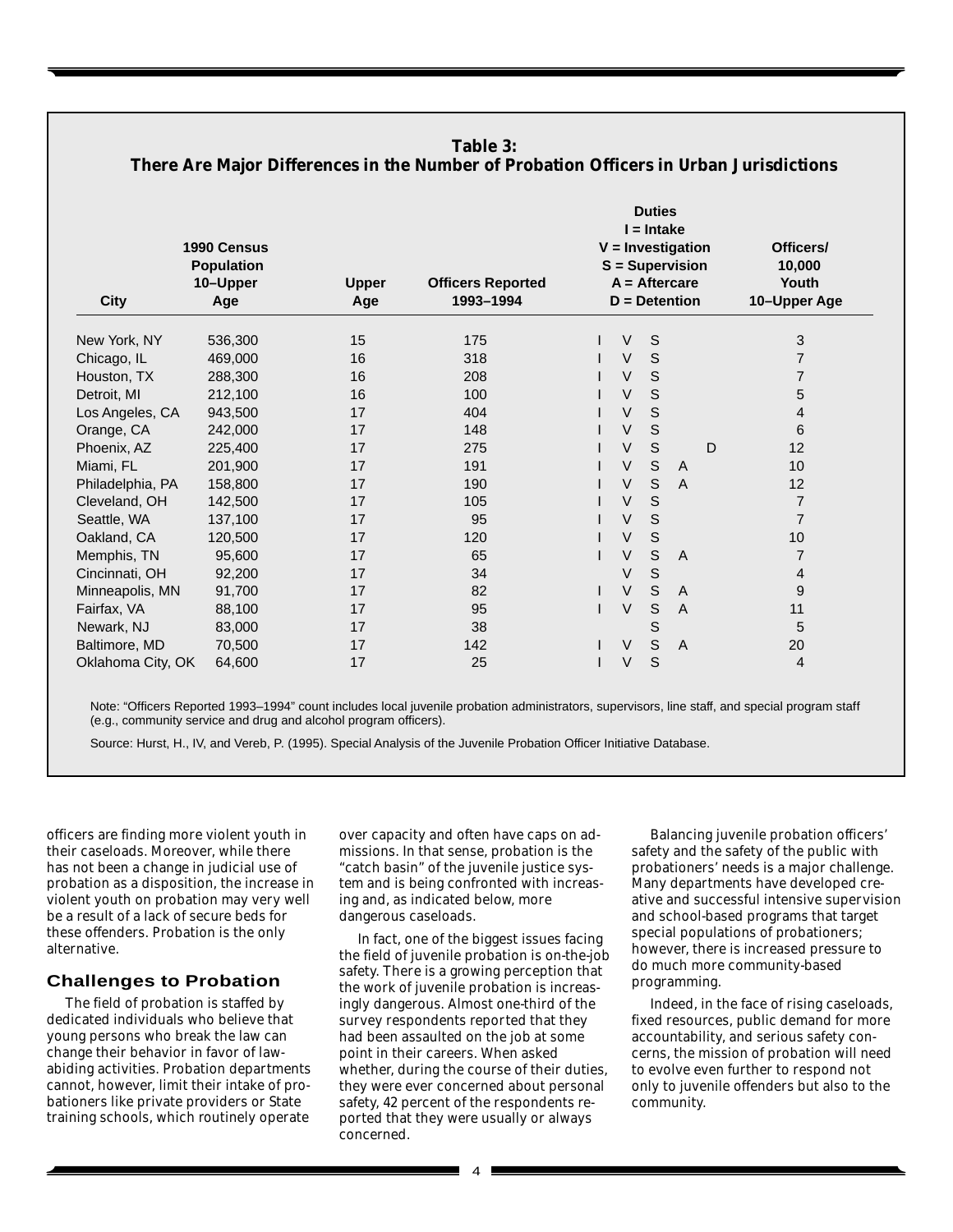# **Table 4: Probation Caseloads Are Growing**

| <b>Number of Adjudicated Cases</b><br><b>Placed on Formal Probation</b> |         |         |                       |  |  |
|-------------------------------------------------------------------------|---------|---------|-----------------------|--|--|
| <b>Offense</b>                                                          | 1989    | 1993    | <b>Percent Change</b> |  |  |
| Delinguency                                                             | 216,900 | 254,800 | 17%                   |  |  |
| Person                                                                  | 37,200  | 53,900  | 45                    |  |  |
| Property                                                                | 126,300 | 136,600 | 8                     |  |  |
| Drugs                                                                   | 17,600  | 17,500  | 0                     |  |  |
| <b>Public Order</b>                                                     | 35,900  | 46,800  | 30                    |  |  |

Note: Detail may not add to totals because of rounding. "Percent Change" calculations are based on unrounded numbers.

Source: Butts, J., et al. (1995). Juvenile Court Statistics 1993. NCJ 159535.

# **Table 5: Offenses Against Other Persons Make Up a Growing Proportion of Probation Officers' Caseloads**

| <b>Offense</b>                                                                   | 1989    | 1993    |  |  |  |  |
|----------------------------------------------------------------------------------|---------|---------|--|--|--|--|
|                                                                                  |         |         |  |  |  |  |
| Person                                                                           | 17%     | 21%     |  |  |  |  |
| Property                                                                         | 58      | 54      |  |  |  |  |
| Drugs                                                                            | 8       | 7       |  |  |  |  |
| Public Order                                                                     | 17      | 18      |  |  |  |  |
| Total                                                                            | 100%    | 100%    |  |  |  |  |
| Cases<br>Resulting<br>in Formal<br>Probation:                                    | 216,900 | 254,800 |  |  |  |  |
| Note: Detail may not total 100 percent<br>because of rounding.                   |         |         |  |  |  |  |
| Source: Butts, J., et al. (1995). Juvenile<br>Court Statistics 1993, NCJ 159535. |         |         |  |  |  |  |

An emerging issue for probation departments seeking some reasoned relief from juvenile justice policies that shift between just deserts and treatment philosophies is whether to embrace a paradigm that encompasses yet another philosophy. The "balanced approach" and "restorative justice" concepts evoke new ways of looking

not only at the delivery of probation services, but also the continuum of services available to respond to juvenile offenders in the community. The balanced approach (see Maloney, Romig, and Armstrong, 1988) espouses the potential value in any case of applying, to some degree, an entire set of principles—community protection, accountability, competency development, and/or treatment—along with individualized assessment. Restorative justice (see Umbreit, 1989) promotes maximum involvement of the victim, offender, and community in the justice process. These two concepts have been combined into the "balanced and restorative justice" model, which suggests that justice is best served when the community, victim, and youth receive balanced attention, and all gain tangible benefits from their interactions with the juvenile justice system. Future bulletins will address these issues in an attempt to support juvenile justice professionals on the front lines in finding new solutions to emerging problems. An upcoming OJJDP Program Summary will highlight the American Probation and Parole Association's program for early identification of and appropriate intervention for drug-involved youth.

For further information about the Juvenile Probation Officer Initiative, contact:

Doug Thomas, JPOI Coordinator National Center for Juvenile Justice 710 Fifth Avenue Pittsburgh, PA 15219 412–227–6950

# **References**

Maloney, D., Romig, D., and Armstrong, T. (1988). "Juvenile Probation: The Balanced Approach." *Juvenile and Family Court Journal*, 39 (3).

Umbreit, M. (1989). "Victims Seeking Fairness, Not Revenge: Toward Restorative Justice." *Federal Probation*, September.

This bulletin was prepared using the following reports produced by the National Center for Juvenile Justice:

Butts, J., et al. (1995). *Juvenile Court Statistics 1993*. NCJ 159535.\*

Hurst, H., IV. and Torbet, P. (1993). *Organization and Administration of Juvenile Services: Probation, Aftercare, and State Institutions for Delinquent Youth*.

Hurst, H., IV. and Vereb, P. (1995). Special Analysis of the Juvenile Probation Officer Initiative Database.

Snyder, H. and Sickmund, M. (1995). *Juvenile Offenders and Victims: A National Report*. NCJ 153569.\*

Thomas, D. (1993). *The State of Juvenile Probation 1992: Results of a Nationwide Survey*. NCJ 159536.\*

Torbet, P. (Editor). (1993). *Desktop Guide to Good Juvenile Probation Practice*. NCJ 128218.\*

\* Documents available from the Juvenile Justice Clearinghouse, 800–638–8736; all others available from NCJJ.

This bulletin was prepared under grant number 95–JN–FX–K003 from the Office of Juvenile Justice and Delinquency Prevention (OJJDP), U.S. Department of Justice.

Points of view or opinions expressed in this document are those of the author and do not necessarily represent the official position or policies of OJJDP or the U.S. Department of Justice.

*The Office of Juvenile Justice and Delinquency Prevention is a component of the Office of Justice Programs, which also includes the Bureau of Justice Assistance, the Bureau of Justice Statistics, the National Institute of Justice, and the Office for Victims of Crime.*